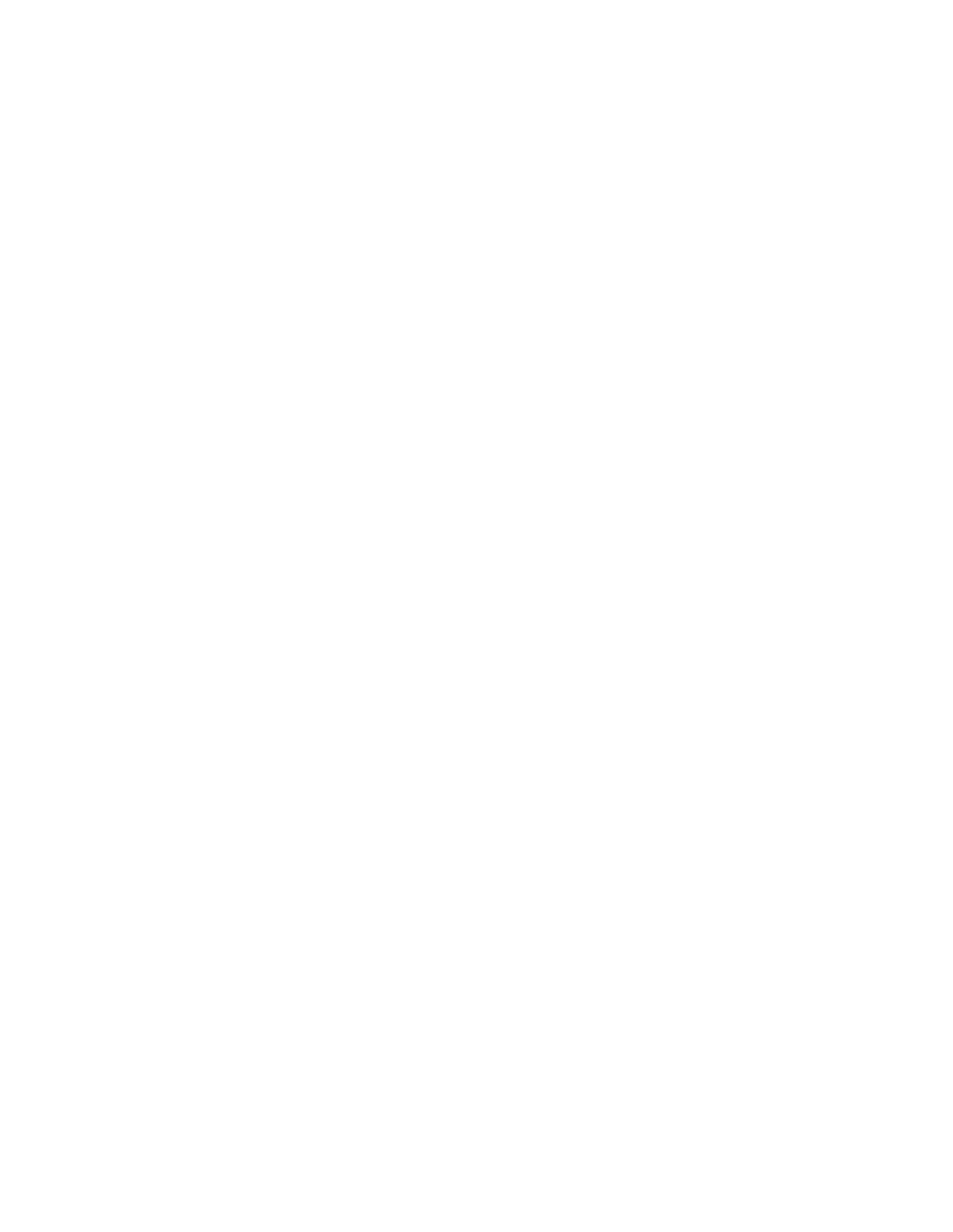#### **International Monetary and Financial Committee Forty- Fourth Meeting October 14, 2021**

**Statement by Mr. Lesetja Kganyago, Governor for the South African Reserve Bank On behalf of Angola, Botswana, Burundi, Eritrea, Eswatini, Ethiopia, The Gambia, Kenya, Lesotho, Liberia, Malawi, Mozambique, Namibia, Nigeria, Sierra Leone, Somalia, South Africa, Republic of South Sudan, Sudan, Tanzania, Uganda, Zambia, and Zimbabwe**

**We note that global economic activity continues to recover, benefitting from policy support, progress in vaccination and supportive financial conditions.** However, the outlook remains uneven and highly uncertain. **We are concerned with the widening divergence in the recovery between advanced economies (AEs) and emerging markets and developing economies (EMDEs)** caused by new waves of infection across countries due to virus mutations, uneven access to vaccines, vaccine hesitancy and differences in policy support. The effects on the global economy could leave lasting scars on medium-term performance and amplify the gap in growth between AEs and developing economies. The World Economic Outlook confirms that the output losses in EMDEs have been higher than in AEs. Further, Low Income Countries (LICs) face complex policy challenges to address rising inequality, declining per capita income, and the general decline in living standards.

**Against this background, we welcome the Fund's May 2021 A Proposal to End the COVID-19 Pandemic and urge the global community to accelerate its implementation as quickly as possible. This will support the Fund's work with other institutions to foster a durable, transformative, and inclusive global recovery.** Policymakers must use all available tools as required to address the adverse consequences of the COVID-19 pandemic on the most vulnerable and reverse rising inequalities. At the same time, we welcome the Global Policy Agenda, especially the emphasis on the need to achieve universal access to vaccines, calibrate policies to tackle risks and vulnerabilities on the horizon, and accelerate sustainable and inclusive recovery.

**The economic outlook in Sub-Saharan Africa (SSA) remains constrained by low vaccination rates, limited fiscal policy space, and rising unemployment.** Compared to other regions, growth in SSA is set to be the slowest in 2021, while pre-existing vulnerabilities have worsened, including rising debt and inequality levels. The decline in household real incomes has also pushed substantial numbers of vulnerable populations into extreme poverty. Additional risks to the region emanate from the new virus mutations, the slow rollout of and access to vaccines, weak labour market prospects, and limited scope for policy support, pointing to a longer lasting impact of the pandemic.

**We reaffirm our position that under the current economic environment, vaccine policy is synonymous with economic policy and we call for intensified multilateral cooperation and support to improve access to vaccines for countries in need.** To address the divergent global recovery and effectively bring the global pandemic under control, concerted international support remains crucial for the Access to COVID-19 Tools Accelerator (ACT-A) and its COVAX Facility. We commend countries that have pledged to supply vaccines to LICs and committed to accelerate the development and supply of vaccines, including in Africa. We also welcome the recently established Multilateral Leaders Task Force to tackle obstacles to reaching 40 percent of vaccine coverage in all countries by end-2021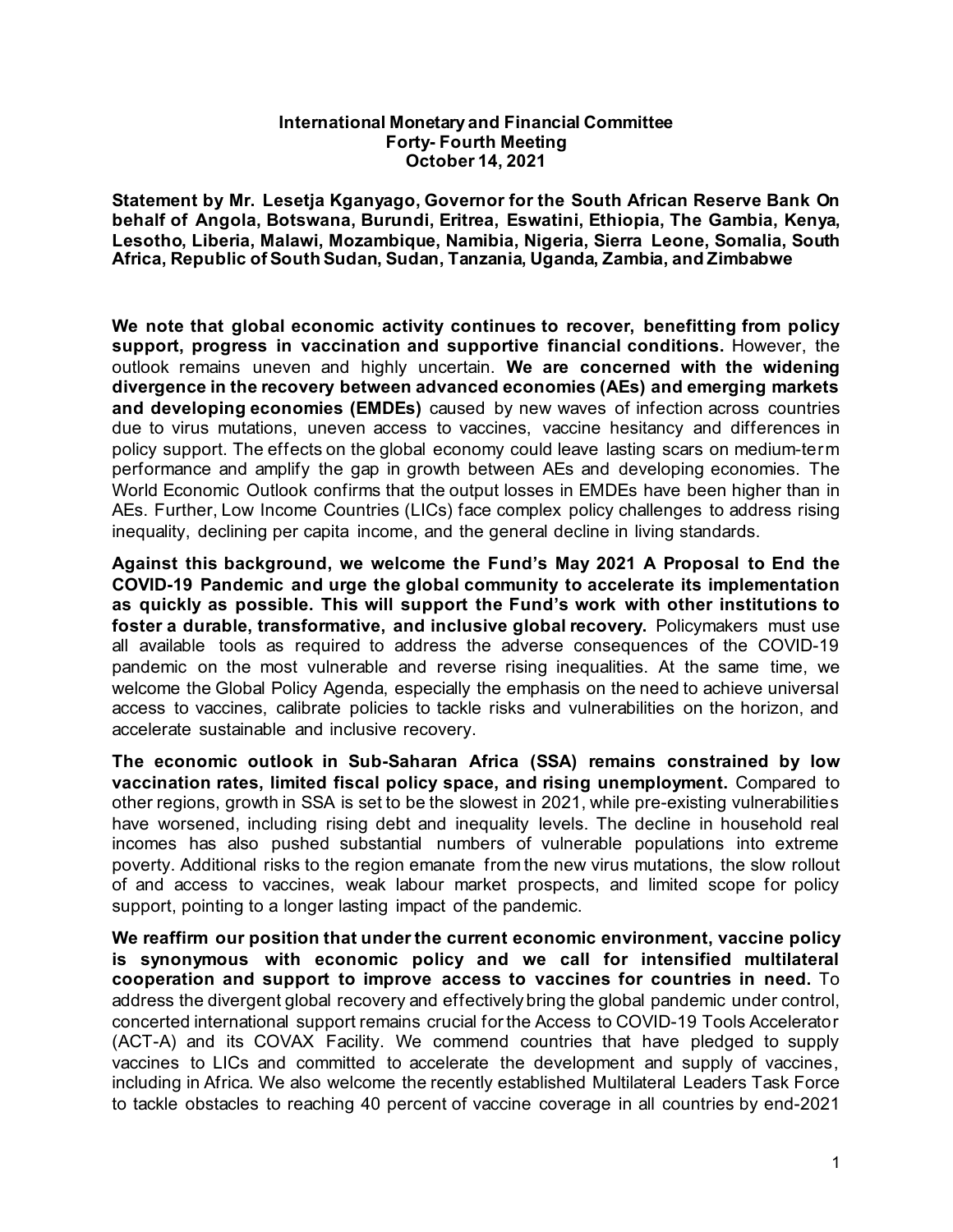and 70 percent by mid-2022. Open trade through the removal of export restrictions on medicine, therapeutics, and personal protective equipment, as well as the temporary waiver on trade provisions, will help expand capacity to produce vaccines needed to ensure adequate vaccination in SSA.

**Labour markets in the region are recovering at a slower pace than those in developed markets, while production is impacted by disruptions in global value chains and lower levels of investment.** Although efforts to strengthen social safety nets to cushion the vulnerable remain essential, the tightening of global financial conditions that could be triggered by normalization of monetary policy in advanced economies, will force countries to make difficult policy tradeoffs to sustain the recovery and restore macroeconomic stability. In this regard, **a well calibrated mix of policies contingent on the state of economies remain critical to support a durable recovery. To build resilience against future shocks, we will prioritize structural reforms** to support employment and productivity, lift potential growth, promote inclusion, and minimize external vulnerabilities.

#### **We welcome the Global Policy Agenda.**

**A strong global financial safety net is critical to enable countries in our region to deal with liquidity challenges**, while putting in place policies to sustain the recovery. **We, therefore, welcome the Fund's continued financial support to SSA countries to bolster their capacity to respond to the pandemic.** In this regard, we welcome continued efforts to adapt the lending toolkit, including policy reforms to the Fund's concessional financing facilities. We view the increase in annual and cumulative access limits under the Poverty Reduction and Growth Trust (PRGT) window as vital to align with the General Resources Account (GRA) facilities and ensure evenhandedness. Furthermore, we welcome the extension of the temporary higher access limits, including to the Large Natural Disasters windows within the emergency financing instruments, through end-December 2021, to provide flexibility to countries that had already accessed emergency financing to respond to the COVID-19 pandemic. We urge the Fund to explore the extension of the temporary increase in access limits beyond end-2021 to address the uncertainties of the pandemic and the sizeable financing required to attain the 2030 Sustainable Development Goals. Further, we support the Fund's proposal for a vaccine facility within its emergency financing toolkit to support LICs' efforts to end the global pandemic.

**We welcome the successful US\$650 billion general allocation of Special Drawing Rights (SDRs), injected to bolster global liquidity.** African countries received an estimated US\$33 billion in SDRs, which falls short of the continent's large development needs. In this regard, we call for voluntary re-allocation of excess SDRs by financially strong countries to enhance the PRGT concessional financing resources to avert solvency crisis and foster faster and sustainable recovery. Furthermore, we support the establishment of the Resilience and Sustainability Trust (RST) to bridge large financing gaps amplified by the pandemic and address long-term structural challenges of climate change and pandemic prevention and preparedness, among others. Importantly, the RST would complement the Fund's lending toolkit to help the "missing middle-income countries" tackle structural challenges and strengthen external stability in fragile and conflict-affected states.

**A holistic approach is central to restoring debt sustainability.** We welcome the Fund's continued efforts to reduce debt vulnerabilities to support growth, including the planned rollout of the debt sustainability framework for market access countries as part of the multipronged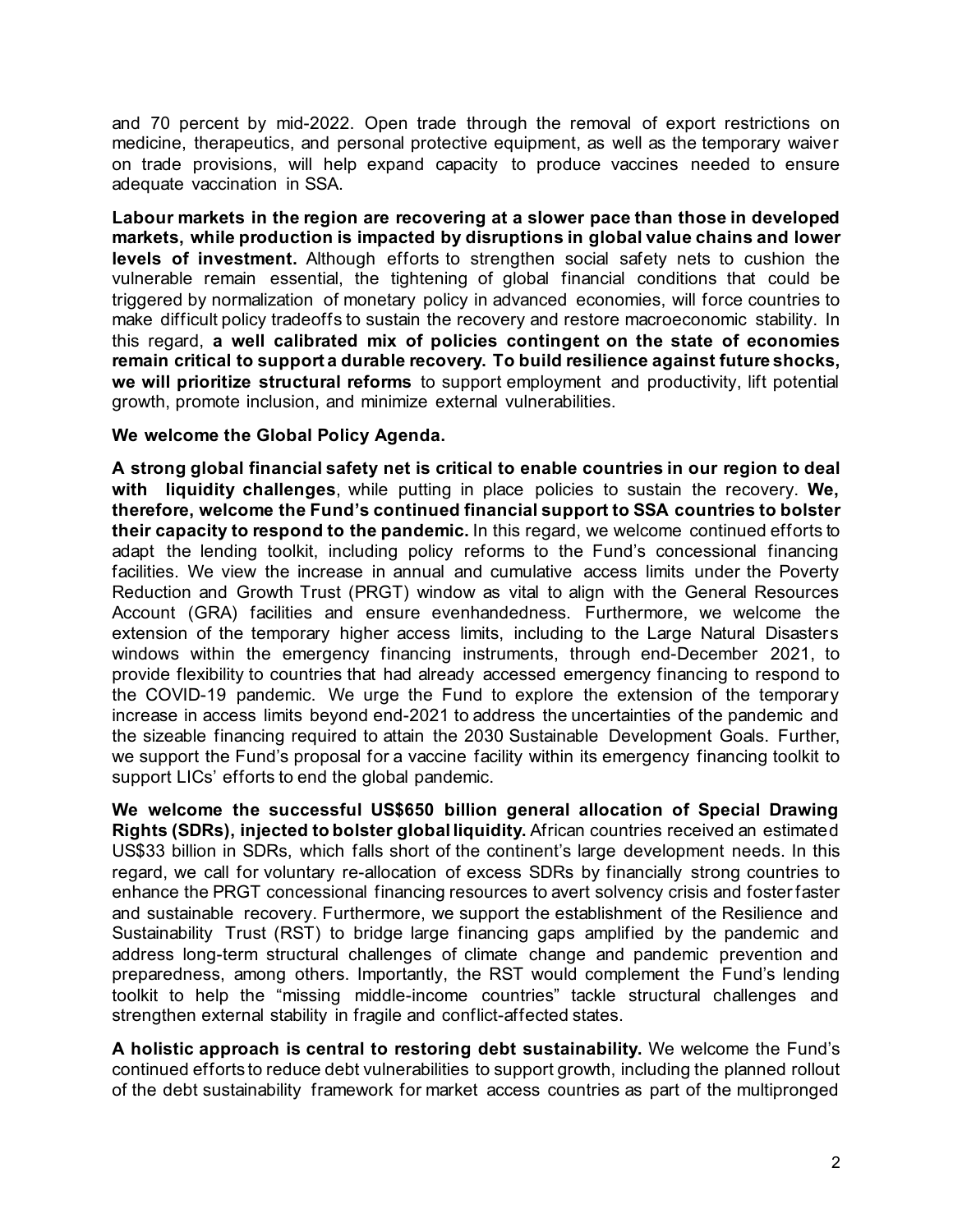approach. Ensuring debt sustainability remains a priority, while strengthening fiscal reforms to improve domestic revenue mobilization through broadening tax bases and improved tax administration is critical. We support the Fund's agenda on debt, including close engagement and tailored support to enhance prudence in debt management.

**We are concerned about the slow progress within the few countries that have enlisted for debt treatment under the G20 Common Framework (CF) for Debt Treatments beyond the Debt Service Suspension Initiative (DSSI**). In this regard, we call on the Fund to intensify the advocacy for a speedy operationalization of the CF to address the destabilizing effects of unsustainable debts on vulnerable members and avoid the derailment of Fund programs in affected countries. **We also call for the full participation of private creditors in the CF process and their commitment to providing comparable debt treatment to ensure fair burden sharing.**

**The persistent economic impact of the pandemic on Catastrophe Containment and Relief Trust (CCRT) eligible members continues to weigh on their balance of payments financing needs.** In this context, we positively note the approval of the fourth tranche of the CCRT of debt service relief for 26 eligible members for the period October 16, 2021 through January 10, 2022. We commend the donor countries and the EU for their generous pledges and support to the CCRT and call for additional donor support to extend the CCRT beyond the fourth tranche. The extension of the CCRT and efforts to mobilize more resources to create the much-needed fiscal space would be important to support a durable exit from the crisis, even as the G20 DSSI is phased out by end-December 2021.

**Fund surveillance continues to play a critical role in identifying risks and considering policy priorities and tradeoffs at both bilateral and multilateral levels.** We welcome the conclusion of the Fund's Comprehensive Surveillance Review and Financial Sector Assessment Program Review, as well as the Fund's focus to refine the bilateral surveillance activities and policy advice. Despite the enhanced reserve buffers enabled by the general SDR allocation, we stress the need for continued IMF guidance to help vulnerable countries better manage volatile capital flows through appropriate application of tools within the Integrated Policy Framework and the IMF's Institutional View on Capital Flows. We see room for more collaboration and call on the Fund to strengthen its work on international taxation, including the work on illicit flows, as part of its multilateral surveillance.

**Capacity development and long-term technical assistance is crucial to compliment Fund advice for a transformative and sustainable recovery in the region.** Accelerated and tailored capacity development alongside Fund policy guidance on the macro-financial implications of climate change adaptation and digitalization of financial services, including central bank digital currencies, will be crucial to assist EMDEs to develop appropriate policy responses and maintain compatible regulatory frameworks.

**Fair transitioning to a green and sustainable recovery conducive to low greenhouse gas emission would be important to address climate risks and build resilient and sustainable economies.** Our approach to climate change must be consistent with the objectives and principles of the Paris Agreement. We, therefore, welcome Fund efforts to help vulnerable members to build resilient economies, including through providing tailored advice on mitigation, transition, and adaptation, and we encourage strengthening collaboration with relevant institutions. We also welcome the integration of climate change into bilateral surveillance to assess the macro-financial implications of climate change through the Climate